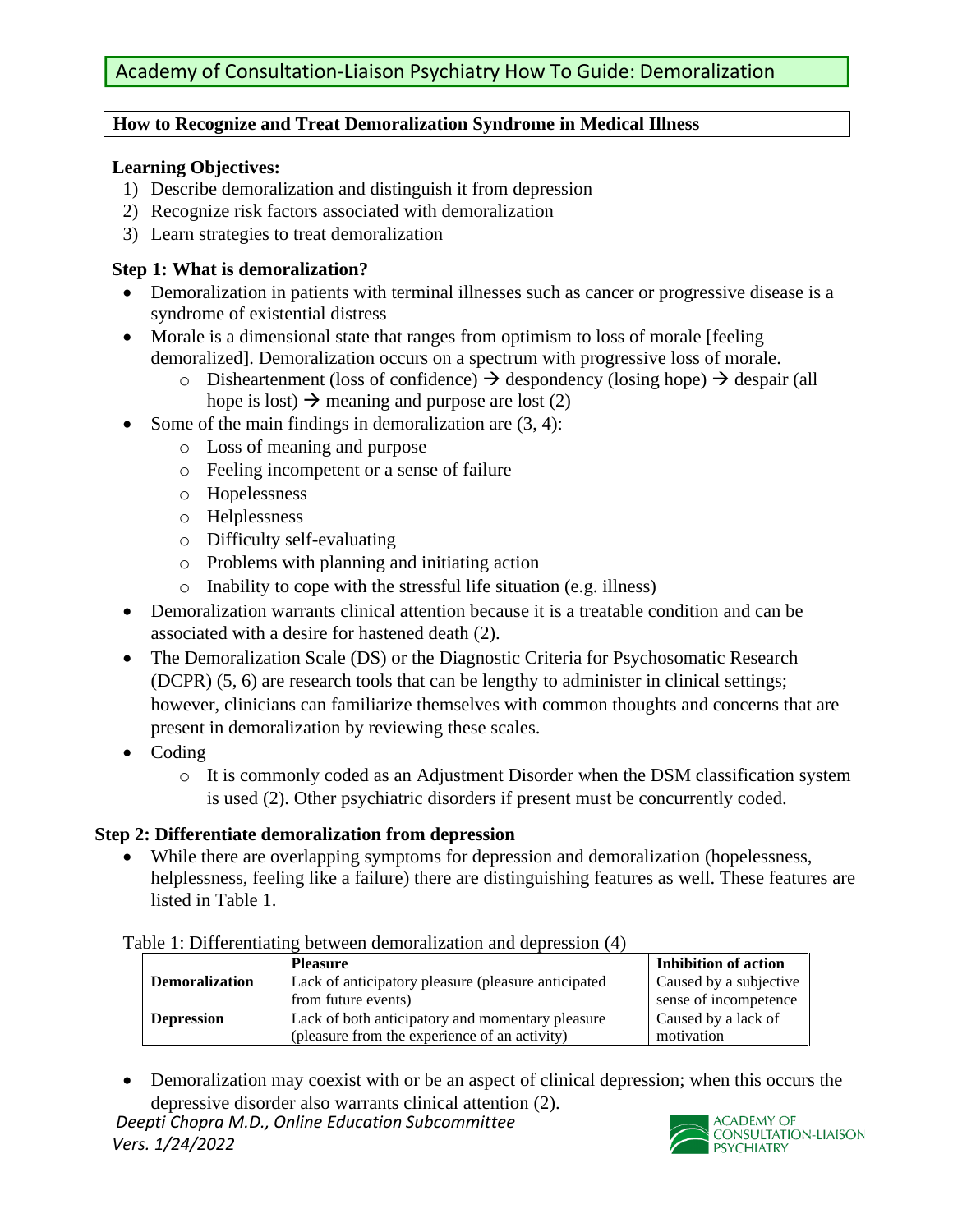### **Step 3: Recognize the prevalence and correlates of demoralization in cancer and progressive disease**

- The prevalence of demoralization in progressive disease or cancer is  $13\% 18\%$  (1-3).
- Certain factors have been associated with demoralization in cancer populations (2):
	- o Demographic: living alone, being single; more common in women
	- o Physical: physical symptom burden, fatigue, restricted mobility, respiratory concerns, cognitive problems, and constipation.
		- Duration of cancer diagnosis, cancer stage, type of cancer treatment, and cancer site are not typically associated with demoralization.
	- o Psychiatric and psychological: Depressive and anxiety disorders (2); maladaptive coping, particularly avoidant coping - thinking or behaving in ways that disease has not occurred (2).

# **Step 4: Learn management strategies for demoralization in medical illness**

- The clinician's primary task is to restore morale, meaning, and purpose, and to improve coping.
- Addressing physical symptom burden can improve morale, helplessness, and coping.
- Treating comorbid psychiatric disorders such as depressive and anxiety disorders is essential
- Psychotherapy is a key intervention for demoralization.
	- o Mild demoralization can be addressed with empathic listening and supportive psychotherapy.
	- o Patients with moderate to severe demoralization in the setting of terminal illness may benefit from referral to targeted interventions such as meaning-centered psychotherapy and dignity therapy (1, 7-10).
		- Meaning-centered psychotherapy can be delivered in individual and group format and strives to enhance meaning, spiritual well-being, and quality of life. Some of the areas of focus include:
			- How a terminal diagnosis might change one's sense of meaning and how to derive meaning
			- Hopes for the future
		- **•** Dignity therapy is a simple, brief, individual psychotherapy
			- Patients are guided with standardized questions to reflect on issues that are important to them or ideas they want to transmit to others. Responses are used to create a legacy document that is given to patients.

# **References**

1. Kissane DW. Demoralization: a life-preserving diagnosis to make for the severely medically ill. Journal of palliative care. 2014;30(4):255-8.

2. Robinson S, Kissane DW, Brooker J, Burney S. A systematic review of the demoralization syndrome in individuals with progressive disease and cancer: a decade of research. J Pain Symptom Manage. 2015;49(3):595-610.

3. Clarke DM, Kissane DW. Demoralization: its phenomenology and importance. The Australian and New Zealand journal of psychiatry. 2002;36(6):733-42.

*Deepti Chopra M.D., Online Education Subcommittee Vers. 1/24/2022*